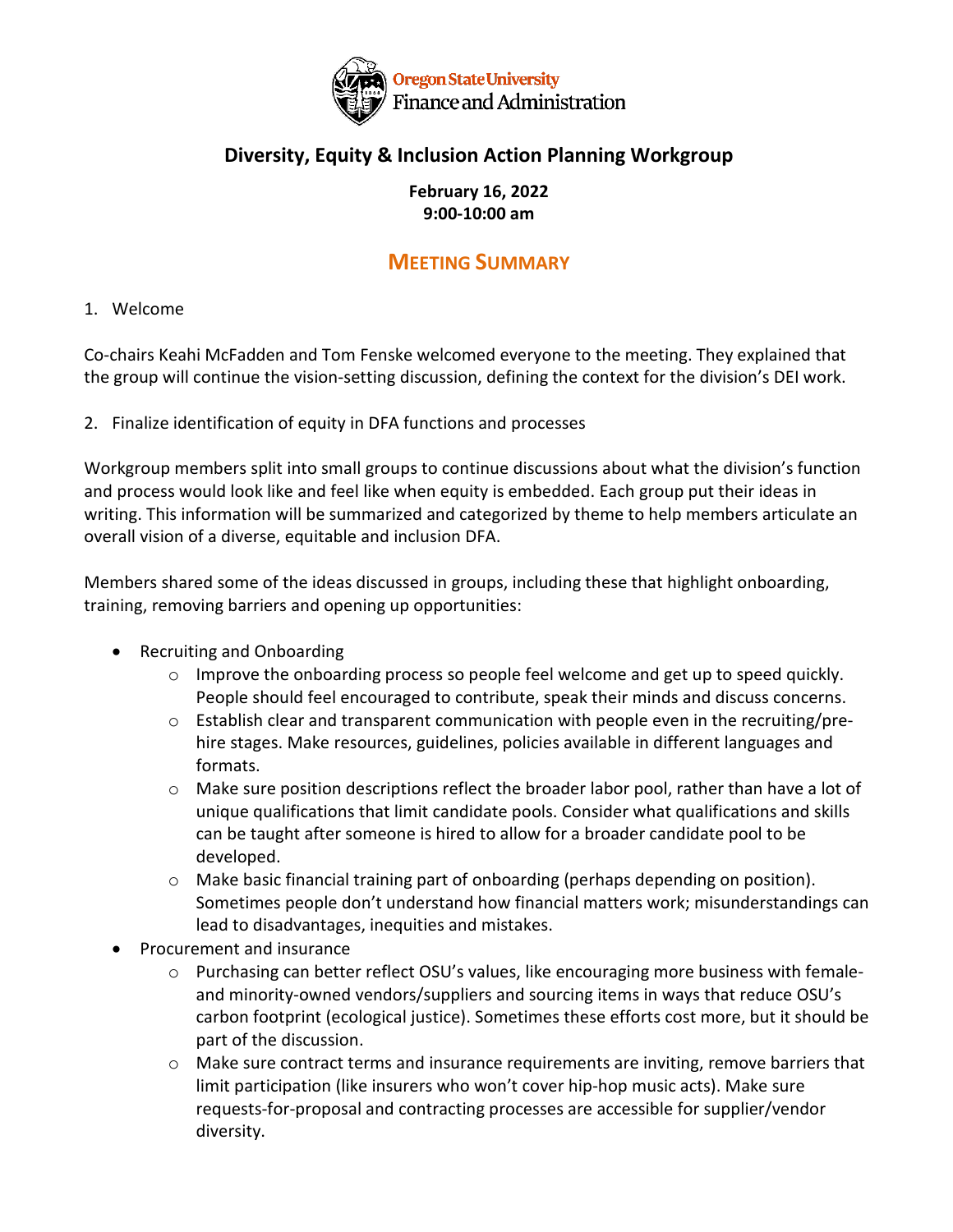DEI Action Planning Workgroup Meeting Summary **Page 2** and the state of the Page 2 Feb. 16, 2022

- $\circ$  Project managers and decision-makers may be able to structure projects to better align with procurement diversity goals.
- Processes
	- $\circ$  Incorporate universal/equitable design when we establish and revise processes and procedures.
- Leadership
	- $\circ$  Regular employee evaluations should be happening, and contributing to diversity, equity and inclusion should be embedded in everyone's work expectations.

Keahi and Tom invited workgroup members to continue adding ideas to the shared documents over the coming week. They asked everyone to review the documents from other groups, as well.

3. Identify DFA's internal and external stakeholders

Part of the DEI Action Planning Workgroup's visioning process includes getting input from stakeholders inside the Division of Finance and Administration and across the OSU community. Workgroup members spent time brainstorming a list of DFA stakeholders to include in the development of the DFA action plan. The group considered:

- Whose voices need to be heard in the diversity action planning process?
- Whose voices do we typically miss?

Ideas were collected in a shared document during the full group's discussion. The workgroup wants to be sure to hear from voices within the division, including underrepresented and minoritized employees, veterans, people who work different shifts, student workers, leadership team members, partners that we work with closely but are not OSU employees (like ABM custodial team).

The workgroup also identified a list of university stakeholders including different student groups, the cultural centers, faculty and student advisors, search advocates and many others. Members suggested getting input from groups outside OSU, like professional affinity groups, NAACP. There were also suggestions to work with other offices and committees at OSU who focus on DEI goals to learn more about their programs and needs.

4. Next steps for the workgroup

Over the next couple of meetings, workgroup members will begin design a process to collect internal and external stakeholder data that will contribute to a vision of DFA's future state, where equity is embedded in units, functions and processes.

Before the next meeting, workgroup members will continue adding ideas to the documents about functions/processes and stakeholders.

#### DFA DEI Action Planning Workgroup Members

**Teresita Alvarez-Cortez**, Acting Assistant Vice President, Strategic Diversity Initiatives, Office of Institutional Diversity (*workgroup advisor*)